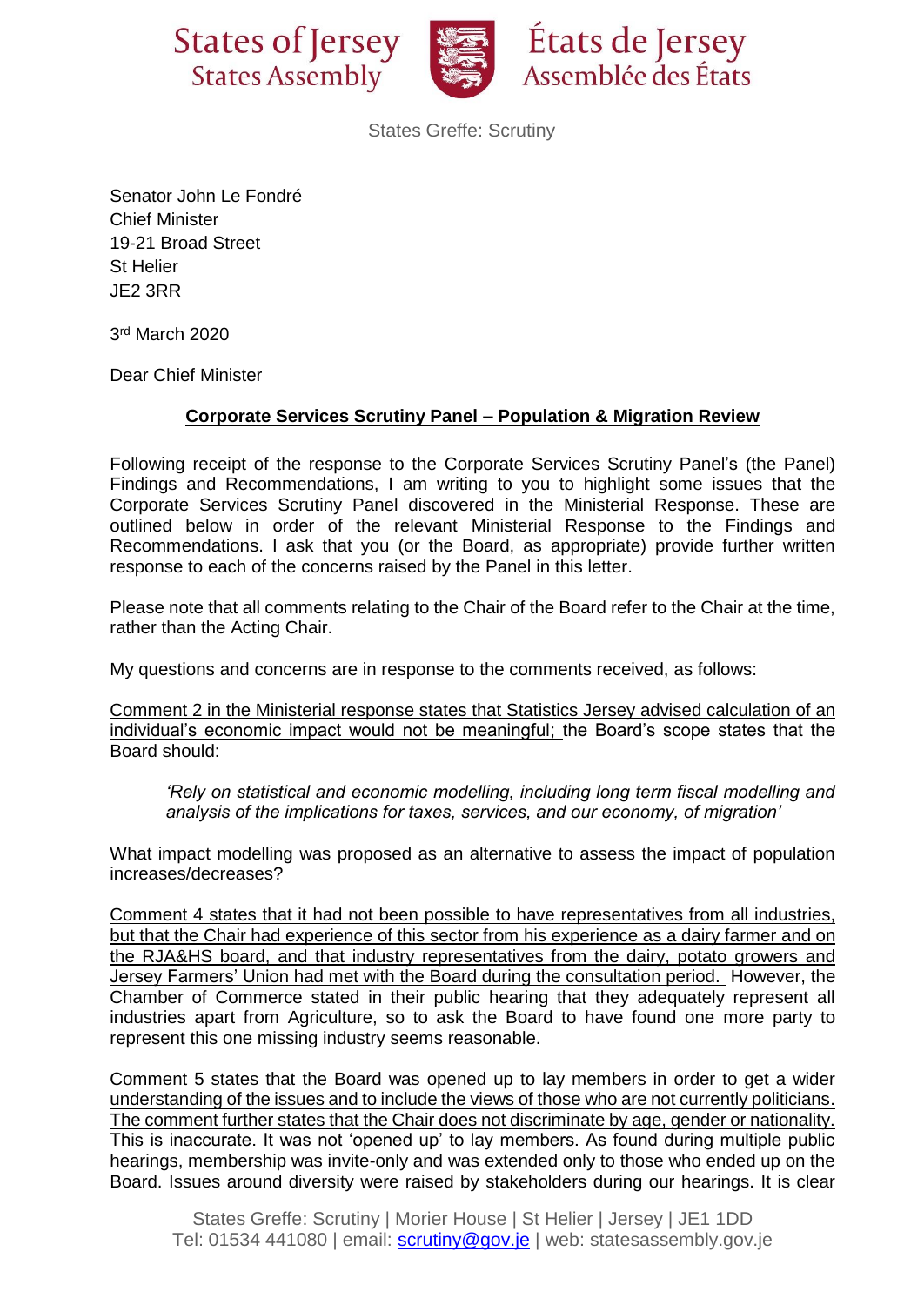from the response that the Chair does not understand the term and has, therefore, made no effort to ensure this best practice approach to Board governance was upheld.

Comment 8 states that the Board's role is not to determine government policy, but to provide the Chief Minister with advice. This has not been a consistent approach of the Board and, indeed, the first sentence of the Terms of Reference of the Board state that their 'purpose' is:

*'To develop comprehensive migration policy proposals...'* and, in the scoping document, it states that *'the establishment of the Migration Policy Development Board to develop an agreed population and migration policy.'* and *'We will establish a Policy Development Board to develop an agreed population and migration policy that balances population pressures against economic and environmental needs.'* and [we will] *'Develop and implement a comprehensive migration and population policy.'*

Furthermore, the scope document, before it was amended, stated that a 'draft policy' would be produced by 'September/October of 2019'. This language in the scoping document has since been changed without acknowledgment in the footnote.

This change renders the Scrutiny finding redundant after the event and is an unacceptable way in which to respond to Scrutiny.

Comment 10 states that no concerns regarding consultation conflicts with the peak time of year were raised by representatives of the retail sector during meetings throughout October and November. This is understood, however, given that this was raised in our public hearing with the Jersey Retail Association, we would like to know whether the Board proactively asked retail representatives they encountered for their feedback on the timing of the consultation.

Comment 11 states that the Board does not feel that it would have been appropriate to enter into considerations of what a pre-conceived idea of the solution would be.

Panel Finding 11 – There is a difference between a vision and a preconceived solution.

In comment 12, it is stated that the Board has given consideration to a number of papers, reports and migration systems in other jurisdictions.

Panel Finding 12 – Please share the bibliography detailing these papers, reports and systems.

In comment 15, what is meant by "dovetail with it"? What is the Panel's position on what and when will this happen?

Comment 16 states that the Board is tasked with making recommendations to the Chief Minister, who will take forward appropriate proposals to the Councils of Ministers for discussion and approval. Whilst the Board is making its recommendations to the CM, does it not think that the CM would like to know that the Board has consulted his CoM and their views? Will the Board be using our evidence gathered during public hearings, to gain some insight into the ranging views of Ministers?

## **Panel Recommendations**

Comment 3 states that, in addition to meeting with representatives from individual sectors, the Board organised a workshop attended by representatives of each of the sub-committees of the Chamber of Commerce. Agriculture is not represented by the Chamber of Commerce.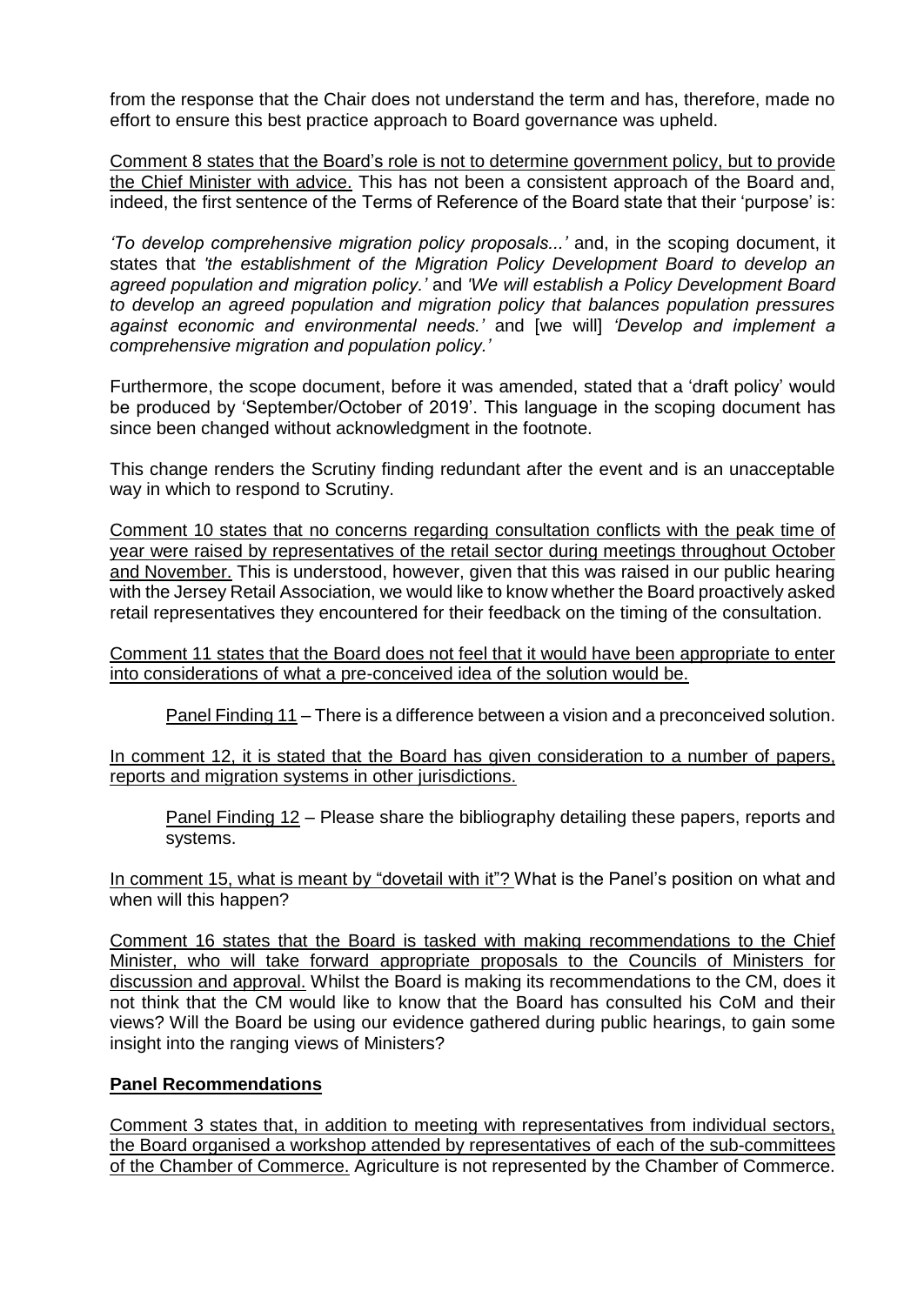Comment 4 states that the inclusion of further parties at this time would likely delay the recommendations of the Board and impact the timelines of interrelated workstreams and a States debate on migration controls. The Board refuses to acknowledge the fact that it is not diverse.

Comment 5 is markedly similar to Comment 4. In light of this, please see our response above .

Comment 7 refers to Comment 4. In addition to the comments above, does the Children's Commissioner feel that the Board's engagement with her satisfies our recommendations?

Comment 8 states that the Board's meetings with stakeholders included representatives of retail, with no concerns raised to the Board regarding the timing of these meetings. Did the JRA comment on the timings and were they approached during the consultation?

Comment 9 affirms that the introduction of English language classes for people arriving into Jersey has been considered by the Board. Please provide evidence including any minutes.

Comment 10 states that the Board have considered how the Housing & Work Advisory Group should operate in the future. Please provide evidence including any minutes.

Comment 11 states that it is anticipated that a policy debate on the proposed migration controls will take place before Summer 2020, before dovetailing with the Island Plan schedule, due for debate in 2021. What does 'dovetail' mean in relation to this timing? Does this fulfil or go against our recommendation?

Comment 12 states that the Minister for the Environment was included as a Board member to assist with the consideration of the environmental impacts of population and possible migration controls. This does not address our very specific recommendation. Were the studies, or were they not, shared with the Board in order to better inform them of the environmental impact of population and migration in Jersey?

Comment 13 suggests that the Board have reviewed all evidence submitted to the Scrutiny review. If this was so, why does the Board maintain that Retail did not comment nor have concerns about the timing of the consultation when this is clearly stated in the public hearing?

Comment 15 affirms that the Board have and are continuing to consider the impact of population and migration on children and young people in Jersey. How?

I am also concerned at the apparent change in the Scope of the Migration Policy Development Board (the Board) without notice and with the same publication date as the previous version. This change has been made without a minuted decision of the Board, with no reference to a change being made and appears to be a result of uncertainty uncovered by the Panel during the review process on the role of the Board in policy development.

Of particular concern is the change to Section 4 of the Scope, which originally contained the following text:

• *Produce draft policy – September/October 2019*

The newly updated **Scope** changes the wording on policy to read:

• *Research & policy development – March-September 2019*